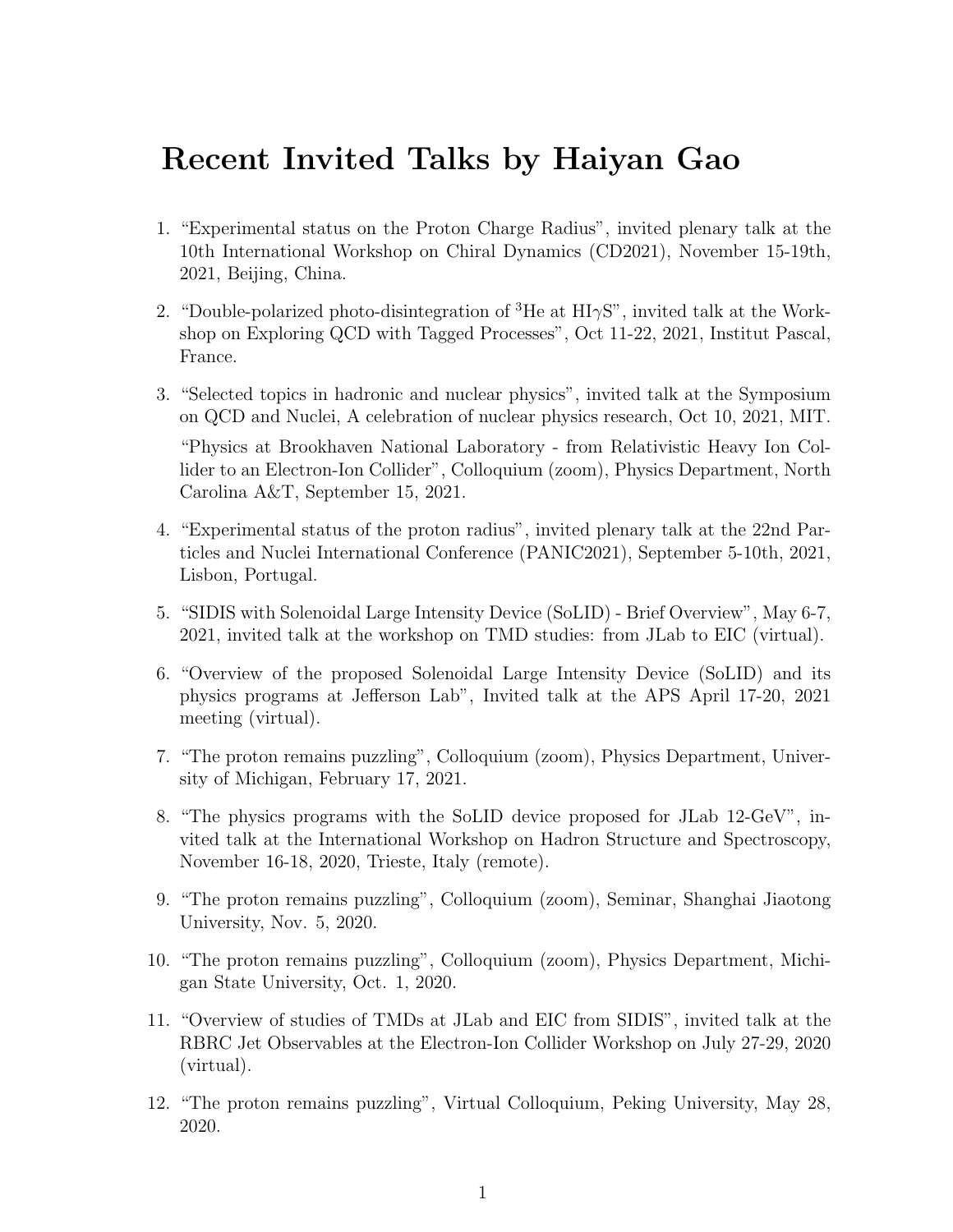- 13. "Amazing journeys in physics and in building a joint-venture university", the 14th Tsinghua Top+ Talk, May 10, 2020 (virtual).
- 14. "The proton remains puzzling", Colloquium, Physics Department, Duke University, February 19, 2020.
- 15. "The proton charge radius Result from the PRad Experiment", Invited talk at the "Workshop on Correlations in Partonic and Hadronic Interactions (CPHI-2020)", Feb 3-7, 2020, CERN, Geneva, Switzerland.
- 16. "The proton remains puzzling", Colloquium, Physics Division, Brookhaven National Laboratory, January 7, 2020.
- 17. "The proton remains puzzling", Physics Division Seminar, Argonne National Laboratory, Nov 11, 2019.
- 18. "Advances and Challenges in the Experimental Studies of Nucleon Transversity", invited talk at the Workshop on Strong QCD from Hadron Structure Experiments, Jefferson Lab, Nov 6-10, 2019.
- 19. "The proton remains puzzling", Colloquium, Department of Physics, MIT, Oct 24, 2019.
- 20. "The Result on the Proton Charge Radius from the PRad Experiment", invited talk at the Fall DNP meeting, Arlington, VA, October 14-17, 2019.
- 21. "The Proton Charge Radius (PRad) Experiment at JLab", invited talk at the 11th Workshop on Hadron Physics in China and Opportunities Worldwide, Tianjin, China, August 22-28, 2019.
- 22. "The Proton Charge Radius (PRad) Experiment at JLab", invited talk at the 29th International Nuclear Physics Conference (INPC 2019), Glasgow, UK, July 27 - August 2, 2019.
- 23. "The proton charge radius puzzle", Colloquium, April 26, 2019, the University of Chinese Academy of Sciences, China.
- 24. "The Proton Charge Radius (PRad) Experiment at JLab", invited talk at the 8th Workshop of the APS Topical Group on Hadronic Physics, April 10-12, 2019, Denver, CO, USA.
- 25. "The proton charge radius puzzle", Colloquium, April 1, 2019, Duke Kunshan University, China.
- 26. "The Proton Charge Radius and the PRad experiment", invited talk at the 10th Workshop on Hadron Physics in China and Opportunities Worldwide", July 26-30, 2018, Weihai, China.
- 27. "The TMD program at JLab 12 GeV", invited plenary talk at the annual Jefferson Lab Users Group meeting, June 18-20, 2018, Jefferson Lab, Newport News, VA.